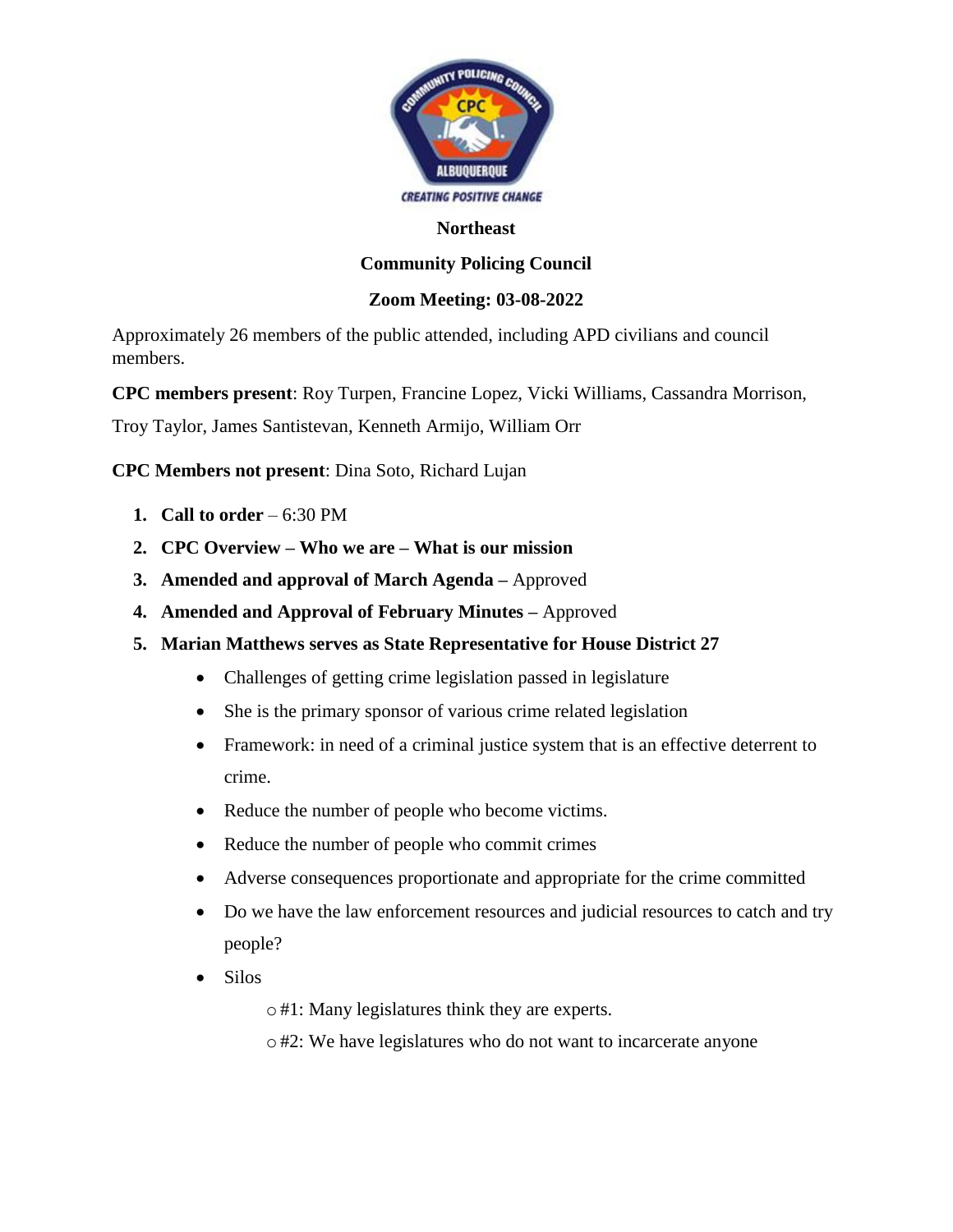$\circ$ #3: We have legislatures that would imprison anyone who break the law, and they only believe that criminals only understand punishment and the stronger the punishment the better.

o#4: We can't afford an effective criminal justice if assists to much money.

- HB68 got passed by the house. M. Mathews was the sponsor of the bill. When it went to the senate they took all the crime legislation and put it all together. The bill got sent back for review and to concur with the changes. If they didn't concur time would have run out and major piece of the crime legislation on the 2020 legislation would have been dead. No time left which lead to the house concurring to what the senate made.
- HB68 Did they increase resources for fighting crime?
	- o16% raise to state police
	- oRetention pay differentials and recruiting bonuses
	- oIncrease survivor benefit for officer killed in the line of duty
	- o Divide NM law enforcement academy
		- New Mexico Law Enforcement standards and Training council
- There are eight topics of curriculum items that each year an officer should be getting trained on
- Created law enforcement certification board
- There are three new district court judgeships and they received a raise
- New crimes Bill
	- oTop Shop Bill
	- oCriminal damage to property by theft or attempted theft of regulated material
	- oCrime to threaten a judge and judges' family
	- oIncrease various penalties for brand issuing guns
	- oCrime to make a shooting threat, similar to a bomb threat
- Contact info

o [Marian.Matthews@nmlegis.gov](mailto:Marian.Matthews@nmlegis.gov)

**6. APD update and Presentation NE Area Commander Greg Weber and Sgt. Dain Symes**